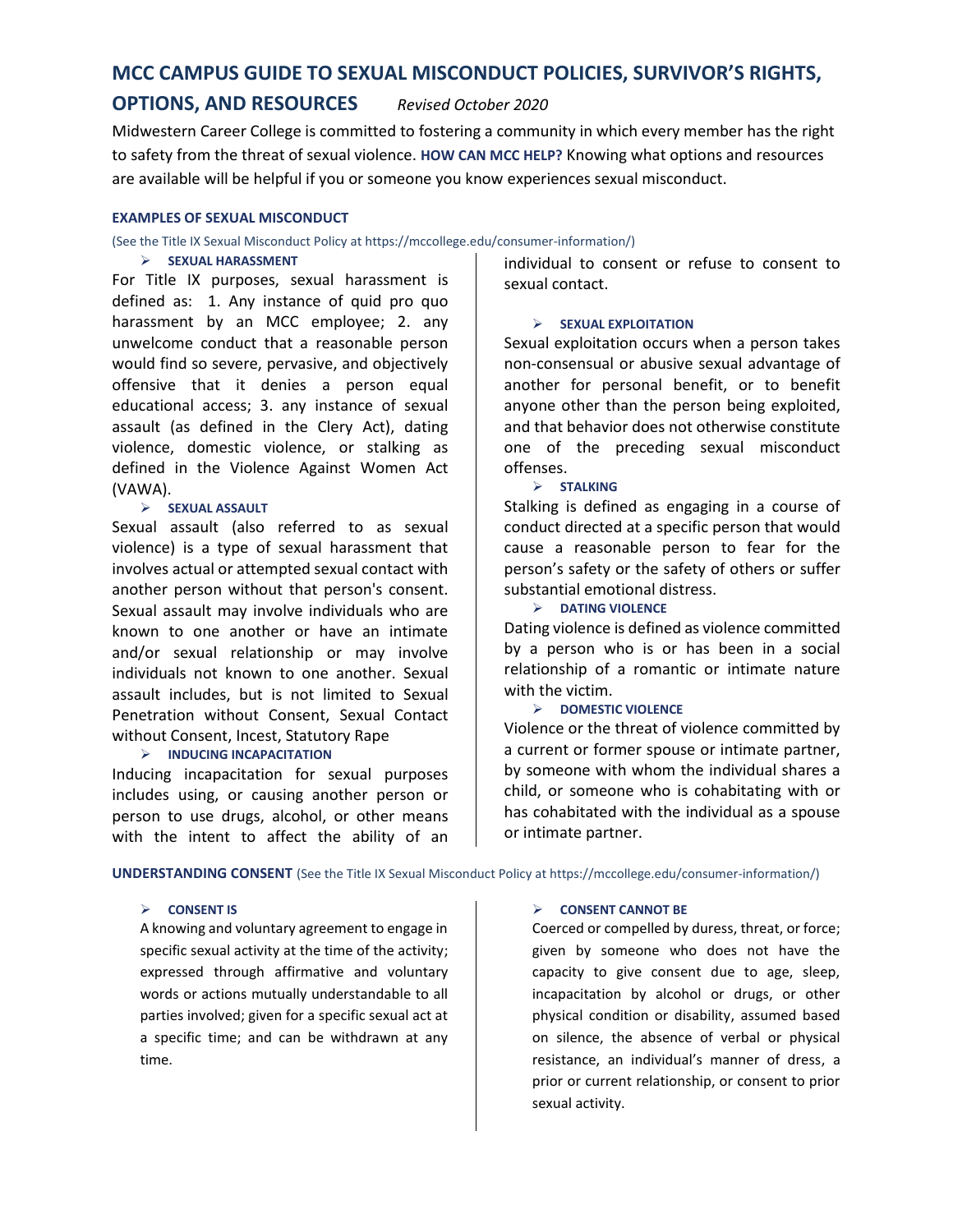### **PERSONS WHO MAY HAVE EXPERIENCED SEXUAL MISCONDUCT HAVE OPTIONS:**

### ➢ **CONTACT THE POLICE**

Call 911 for emergency assistance from local police or medical personnel.

### **POLICE DEPARTMENTS LOCATED NEAR EACH OF THE CAMPUS LOCATIONS**

**Chicago Main Campus LaSalle Campus Extension** Address: 1160 N Larrabee St, Chicago, IL 60610 Phone: (312) 742-5870

**Blue Island Campus Extension** Address: 13031 Greenwood Ave, Blue Island, IL 60406 Phone: (708) 385-1313

# **Naperville Campus Extension** Address: 1350 Aurora Ave, Naperville, IL 60540

Phone: (630) 420-6666

# ➢ **SEEK MEDICAL ATTENTION**

It is advisable to seek medical attention as soon as possible if you have been injured or if you believe you may have been exposed to an STI or potential pregnancy.

**EMERGENCY ROOMS AVAILABLE TO PROVIDE FORENSIC EXAMINATION NEAR EACH OF THE CAMPUS LOCATIONS**

### **CHICAGO/CHICAGO LASALLE**

**Chicago Lakeshore Hospital** Address: 4840 N Marine Dr, Chicago, IL 60640 Phone: (773) 878-9700

# **Rush University Medical Center**

Address: 1620 W Harrison St, Chicago, IL 60612 Phone: (312) 942-5000

# **Advocate Illinois Masonic Medical Center** Address: 836 W Wellington

Ave, Chicago, IL 60657 Phone: (773) 975-1600

# **University of Illinois at Chicago** Address: 1740 W Taylor St, Chicago, IL 60612 Phone: (866) 600-2273

**Mercy Hospital and Medical Center** Address: 2525 Michigan Avenue, Chicago, IL 60616 Phone: (312) 567-2000

# **BLUE ISLAND**

**Metro South Medical Center**  Address: 12935 Gregory St, Blue Island, IL 60406 Phone: (708) 597-2000

# **NAPERVILLE**

**University of Chicago Hospital**  Address: 1020 E Ogden Ave, Naperville, IL 60563 Phone: (773) 702-1000

# **Edward Hospital**

Address: 801 S Washington St, Naperville, IL 60540 Phone: (630) 527-3000

Many confidential psychological or emotional support options are available on campus and in the community. Consulting the following confidential resources will **NOT** result in a report to the College's Title IX Coordinator or law enforcement.

# **MCC CONFIDENTIAL ADVISOR**

Olia Sweiss 100 S. Wacker Dr., LL1-50 Chicago, IL 60606 (312) 236-9000 Ext 1033 [osweiss@mccollege.edu](mailto:osweiss@mccollege.edu)

# **OFF-CAMPUS CONFIDENTIAL RESOURCES**

**24-Hour Chicago Rape Crisis Hotline**: 1-888-293- 2080 **24-Hour Sarah's Inn Domestic Violence Crisis Line:** 708-386-4225

➢ **SEEK CONFIDENTIAL COUNSELLING/ADVISING**

**24-Hour City of Chicago Domestic Violence Help Line**: 1-877-863-6338 **24-Hour Spanish Speaking Domestic Violence Hotline:** 312-738-5358 **The Zacharias Sexual Abuse Center:**  847-972-1790. **National Sexual Assault Telephone Hotline:**  800-656-HOPE (4673). **Center on Halsted LGBTQ Violence Resource Line**: 773-871-CARE (2273).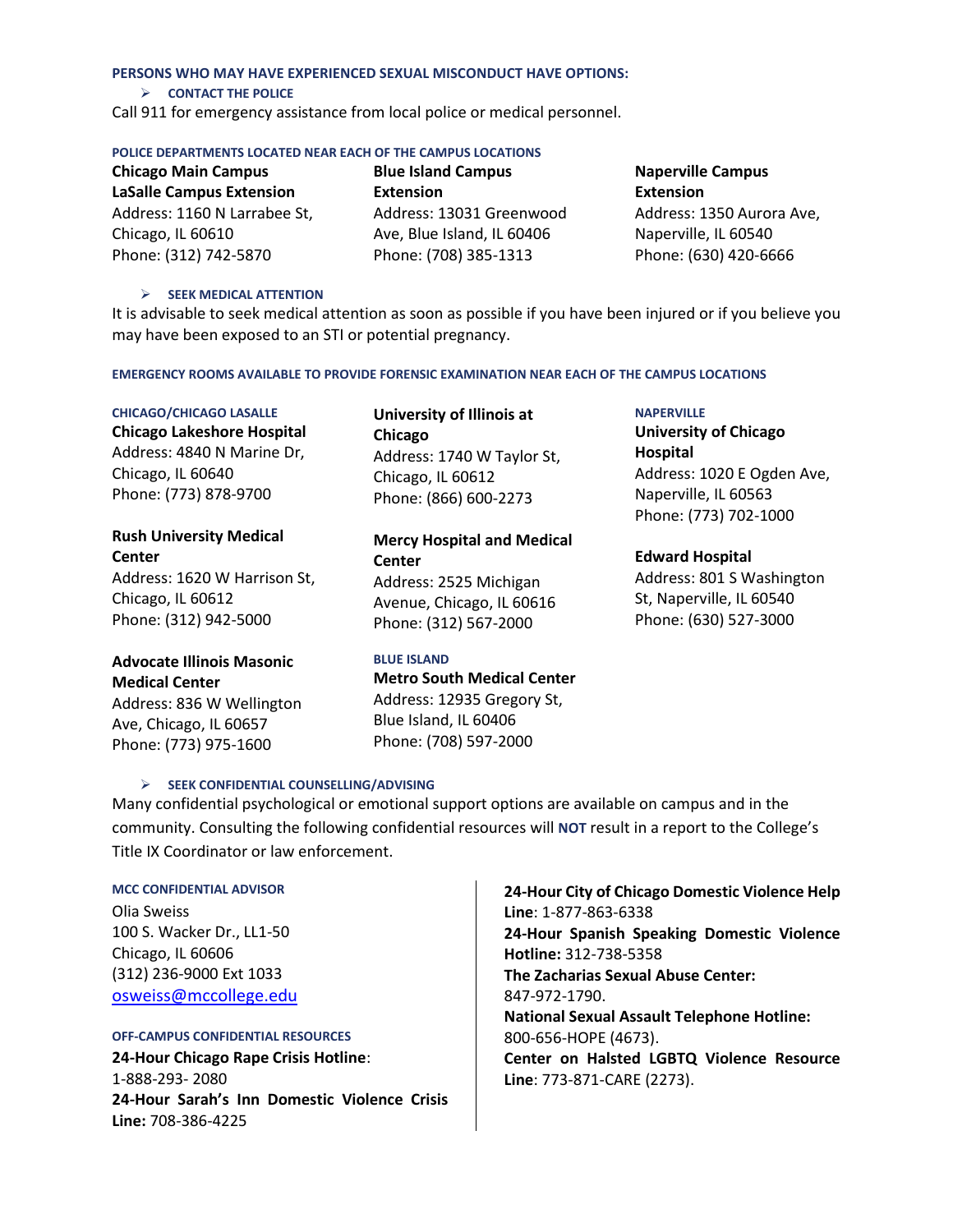### ➢ **FILE A COMPLAINT WITH THE COLLEGE**

MCC is committed to providing a prompt, fair and impartial investigation and resolution process, conducted by individuals who receive annual training on handling issues related to sexual misconduct.

### **CONTACT MCC'S TITLE IX COORDINATOR**

Mary Schmidt 100 S. Wacker Dr., LL 1-50 Chicago, IL 60606 (312) 236-9000 Ext 1051 [mschmidt@mccollege.edu](mailto:mschmidt@mccollege.edu)

# **OR FILE ELECTRONIC REPORT**

Electronic Reports, including anonymous reports, may be submitted by completing the form found at https://mccollege.edu/confidential-sexualmisconduct-report-form/

### ➢ **ACCESS OFF-CAMPUS RESOURCES COMMUNITY RESOURCE CENTERS/ADVOCACY GROUPS**

#### **CHICAGO**

# **Chicago Children's Advocacy**

Address: 1240 S Damen Ave, Chicago, IL 60608 Phone: (312) 492-3700

### **Rape Victim Advocates**

Address: 180 N Michigan Ave #600, Chicago, IL 60601 Phone: (312) 443-9603

### **BLUE ISLAND**

**Pillars' Sexual Assault Services** 708.PILLARS (708.745.5277)

### **NAPERVILLE**

**Family Shelter Service (DuPage County)** www.familyshelterservice.org (630) 469-5650 HOTLINE **Guardian Angel Community Services (Will County)** www.gacsprograms.org/groundwork (815) 729-1228 HOTLINE

### **PRESERVE EVIDENCE**

A timely medical exam is recommended to collect physical evidence, which may be necessary to criminally prosecute the offender and may be helpful in obtaining an order of protection in court should you choose to do so. To best preserve evidence, it is suggested that you seek medical attention as soon as possible and that you not shower, brush teeth, use the bathroom, eat, or change clothes or bedding before going to the hospital. Inform the hospital or police if you believe a drink may have been drugged. Under Illinois law, the cost of an examination for a sexual violence survivor that is not covered by insurance or public aid will be covered by the State and not billed to the patient. You should also save other potential evidence, including text messages, instant messages, social networking pages, and any other information about the incident.

### ➢ **REQUEST SUPPORTIVE MEASURES**

Supportive measures may be implemented by the College, when reasonably available, to help provide a more stable and safer environment. They can be requested through the Title IX Coordinator at any time, regardless of whether you seek resolution of a sexual misconduct complaint. Supportive measures are defined as individualized services reasonably available that are nonpunitive, non-disciplinary, and not unreasonably burdensome to the other party while designed to ensure equal educational access, protect safety, or deter sexual harassment.

Examples include but are not limited to:

- $\triangleright$  Referral to counseling and health services;
- ➢ Modification of work arrangements and/or scheduling;
- ➢ Campus escorts;
- ➢ Academic scheduling adjustments.